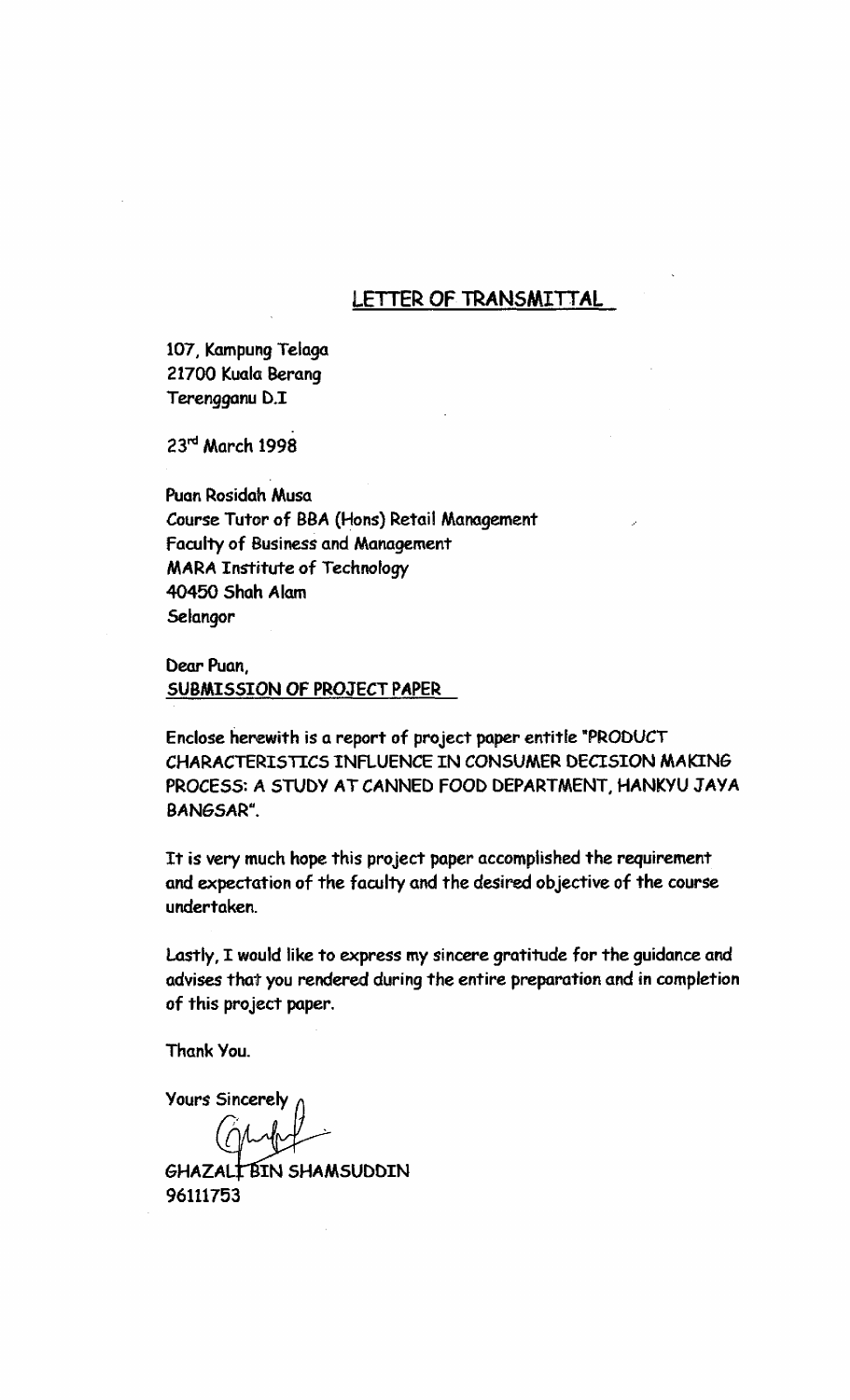# **TABLE OF CONTENTS**

|                        |                  |                                      | Page         |  |
|------------------------|------------------|--------------------------------------|--------------|--|
| <b>ACKNOWLEDGEMENT</b> |                  |                                      |              |  |
| EXECUTIVE SUMMARY      |                  |                                      |              |  |
| LIST OF FIGURE         |                  |                                      |              |  |
| <b>LIST OF TABLE</b>   |                  |                                      |              |  |
|                        |                  | CHAPTER 1 : INTRODUCTION             |              |  |
|                        | 1.1              | Company Background                   | $\mathbf{1}$ |  |
|                        |                  | 1.1.1 Munloong - Hankyu Jaya Bangsar | 3            |  |
|                        | 1.2 <sub>2</sub> | <b>Problem Statement</b>             | 5            |  |
|                        | 1.3              | Objective Of The Study               | 6            |  |
|                        | 1.4              | The Importance Of The Study          | 7            |  |
|                        | 1.5              | Background Of The Study              | 8            |  |
|                        | 1.6              | Scope Of The Study                   | 9            |  |
|                        | 1.7 <sub>2</sub> | Limitation Of The Study              | 10           |  |

Ġ,

# CHAPTER 2 : LITERATURE REVIEW

L.

| 2.1 | <b>Consumer Decision Making</b> | 12                               |    |
|-----|---------------------------------|----------------------------------|----|
|     |                                 | 2.1.1 Decision Making Process    | 15 |
|     |                                 | 2.1.2 Routinised Problem Solving | 18 |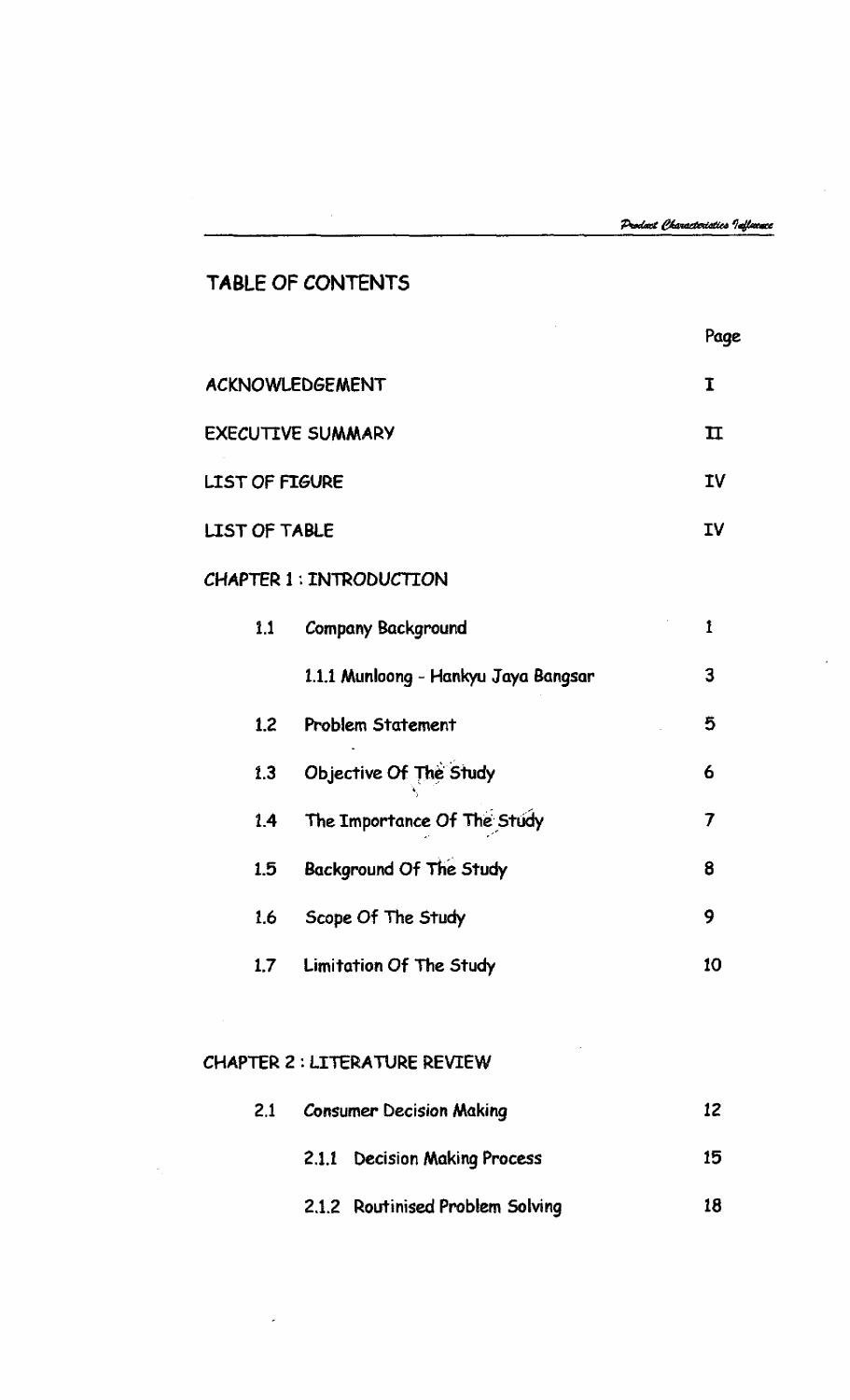## **EXECUTIVE SUMMARY**

Canned food department is one of several departments in any supermarket besides non food, fruit and vegetable, meat, seafood, household and dairy. Its merchandise consists of sauce and flavour, cooking oil, spice, baking needs, canned food and vegetables, titbits, preservatives, biscuits, cordial, fruit juice, soft drinks, Confectionery, milk, beverages and breakfast cereals. This section can be considered as core department.

Since most supermarkets including MHJ Bangsar, ore more emphasised on pricing and promotion strategy, they either conscious or not ignored the basic but important element in marketing - understand consumer behaviour.

Thus, this study is focusing on the consumer decision making process, the product characteristics influence in purchasing canned food product. Generally, the objective of the study is to identify how much the product characteristics (with exception to quality) such as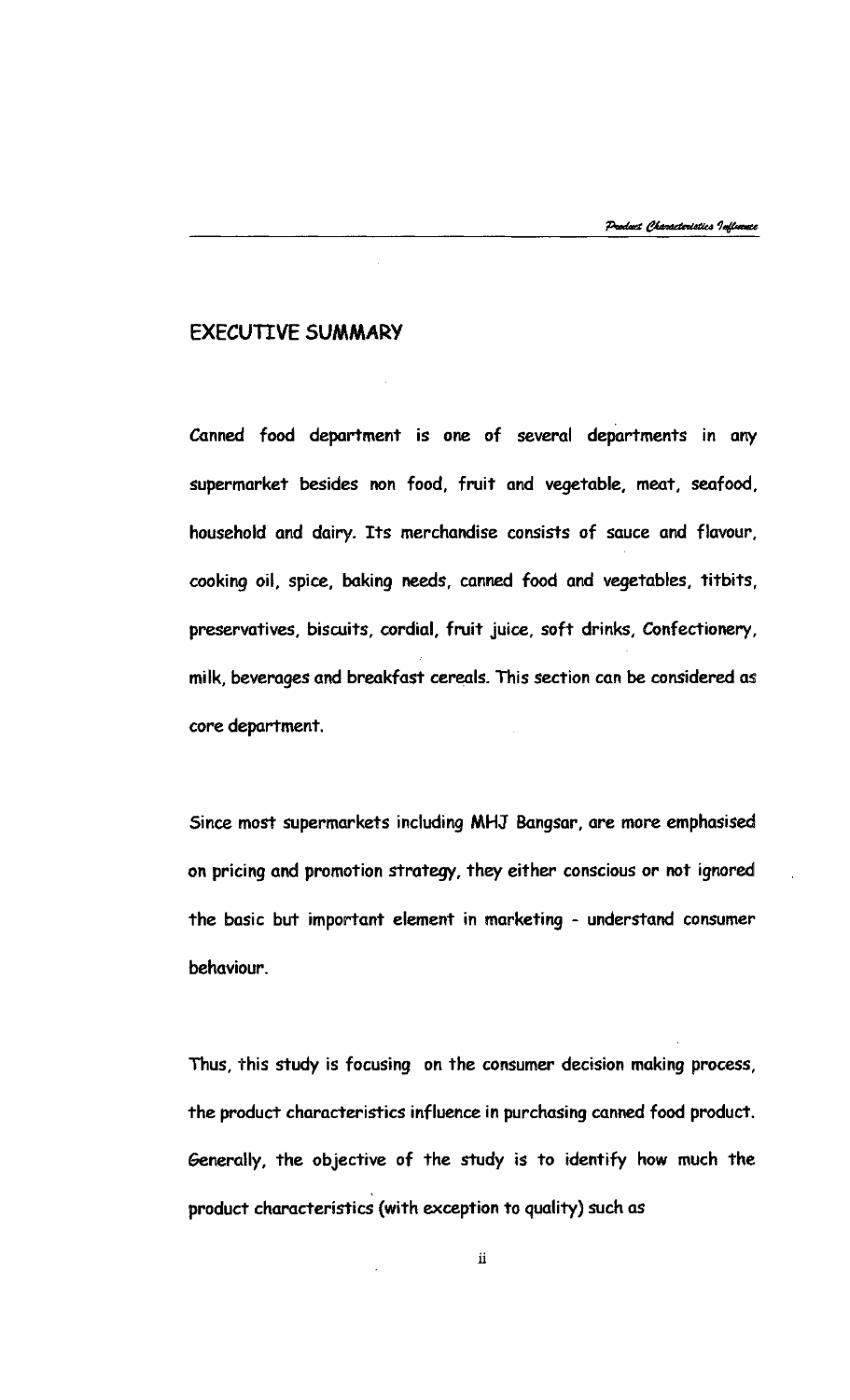manufacturing, brand name, packaging and labelling will influence consumer with its functions and advantages.

The information in this research are gathered from the following sources - primary and secondary data. The primary data are acquired from questionnaires, meanwhile the secondary data are sourced from text book, literatures, journals, CD-ROM and so forth. *A* simple non probability random sampling method is used where the number of population have *an* equal chance of being included in the sample.

Lastly, after analysing findings and interpreting it, this report includes *a few* recommendations and conclusion that might be of some importance for the decision makers to understand product characteristics *as* well *as*  acquire the relevant information to assist them in the planning and developing strategies in competing with their rivals.